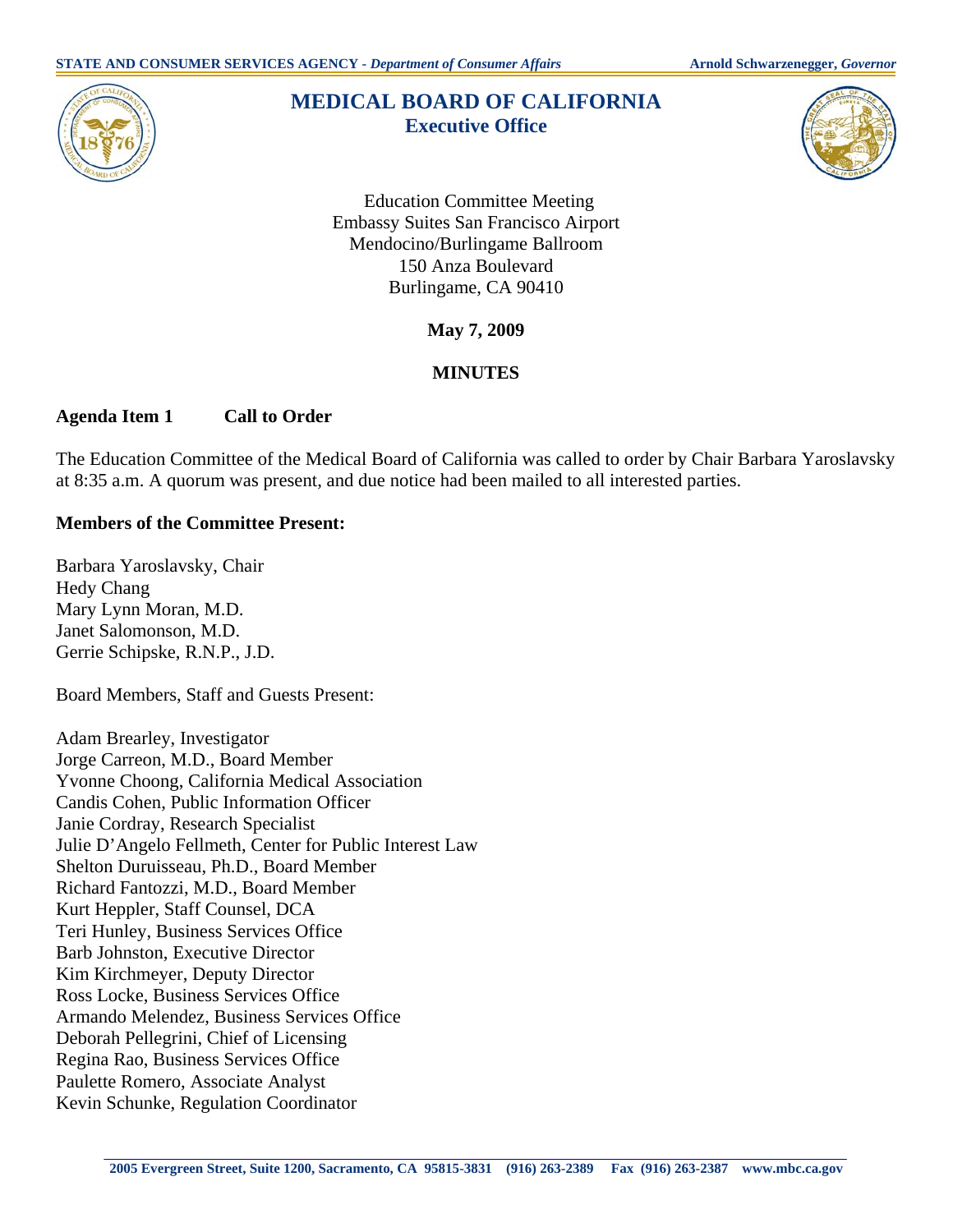Education Committee Minutes, page 2 May 7, 2009

Anita Scuri, Senior Staff Counsel, DCA Susan Thadani, Investigator Cheryl Thompson, Executive Assistant Renee Threadgill, Chief of Enforcement Linda Whitney, Chief of Legislation Frank V. Zerunyan, J.D., Board Member

## **Agenda Item 2 Approval of the January 29, 2009 Minutes**

It was M/S/C to approve the minutes of the January 29, 2009 meeting.

#### **Agenda Item 3 Opening Remarks by the Chair – Ms. Yaroslavsky**

Committee Chair Barbara Yaroslavsky reminded everyone this is the third meeting in a row to find language acceptable to the Committee for a proposed regulation for the full Board to adopt and set a regulatory hearing. The subject of the discussions has been the requirement by physicians to inform their patients that they are licensed and regulated by the Medical Board of California, and include the Board's contact information. At its last meeting, the Committee discussed Ms. Cohen's proposal for a sign to be posted in physicians' offices, and concerns were raised about how to provide the same information to those physicians who practice in other than traditional office settings, like hospitals, skilled nursing facilities, and surgical centers. Ms. Yaroslavsky asked Ms. Cohen to work with the Board's counsel and come back to this meeting with more comprehensive language to address the members' concerns.

#### **Agenda Item 4 Consideration of Regulations Requiring Posting of a Sign Regarding Physician Regulation by the Medical Board of California – Ms. Cohen**

Information Officer Candis Cohen said at the Committee's last meeting, Ms. Yaroslavsky also asked her to provide the Committee with information about how other boards and bureaus within the Department of Consumer Affairs require similar information to be provided to their patients, clients, and customers. She said to the best of her knowledge, nine other licensing agencies have such a requirement, and she reviewed with the Committee some of those agencies' specific requirements.

Ms. Cohen said after the last Committee meeting, she met with counsel to the Board, Anita Scuri and Kurt Heppler, and Medical Board Deputy Director Kim Kirchmeyer to discuss the Committee's comments. Ms. Cohen discussed with the Committee the proposed changes to the regulation. She stated it addressed their concerns by offering physicians three options to comply with the disclosure requirement: 1) posting a sign where patients can see it; or 2) including the information in a written notice to be signed by the patient and kept in his/her medical file; or 3) including the information just above the signature line on a document given to the patient that the patient signs. These options are intended to serve a multitude of practice settings, as the goal is to reach as many patients as possible.

Public comment on the proposal was taken.

Yvonne Choong, California Medical Association, directed the Committee's attention to AB 583, sponsored by the CMA, which would require additional information to be printed on a physician's nametag, including the highest degree obtained and board certification. She said CMA objects to the proposed regulation as an